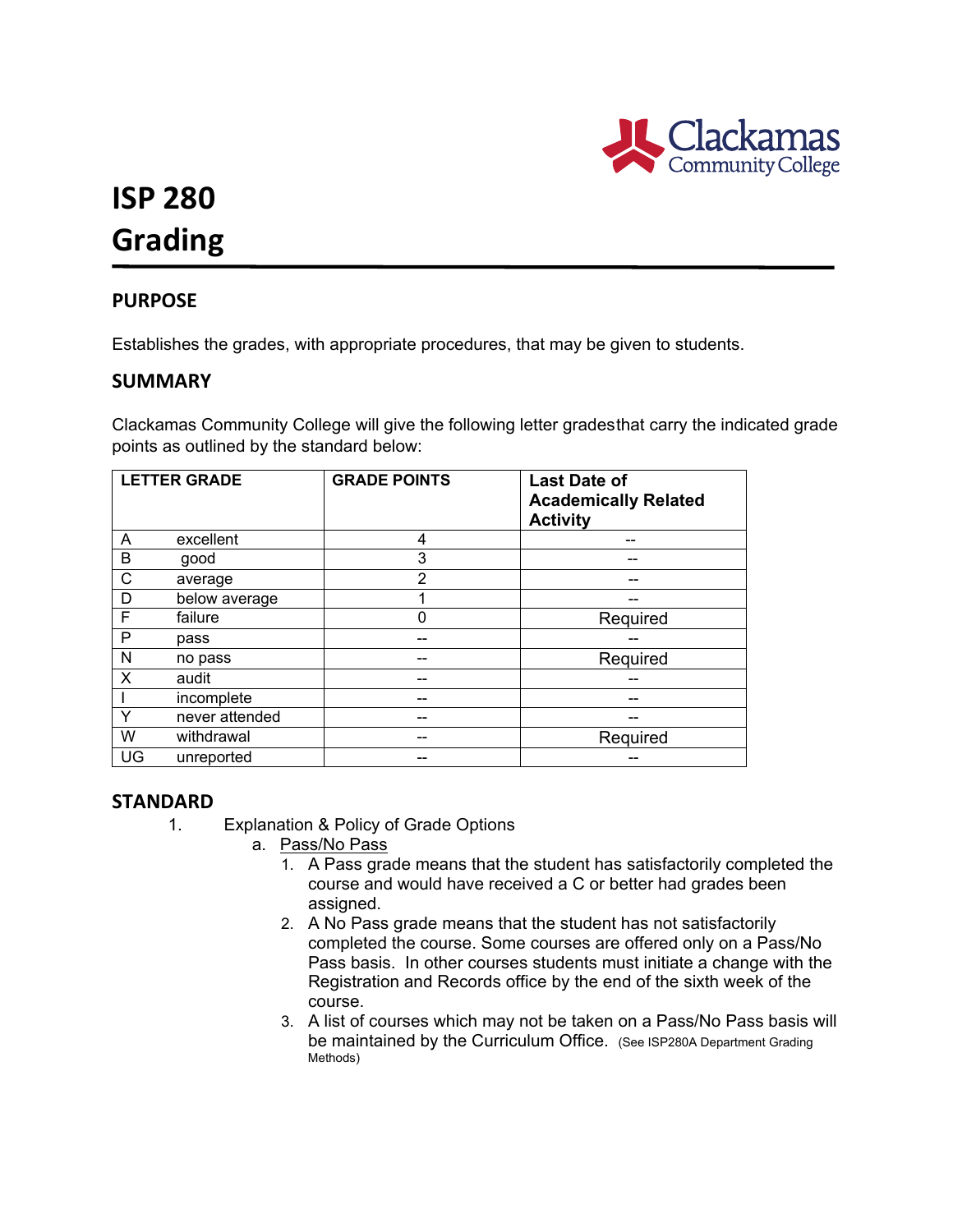- b. Incomplete
	- 1. An instructor may choose to give an incomplete when a student's work has been satisfactory but the student has a small but essential amount of work to make up, e.g., one exam, a paper, or other assignment.
	- 2. An incomplete can only be initiated with instructor approval and in consultation with the student.
	- 3. The instructor will determine the timeline within which the student must complete the outstanding work, with a maximum of one calendar year.

NOTE: Also refer to ISP391 Credit for Variable Credit Classes

- c. Audit
	- 1. An audit carries no credit and does not count toward full-time student status.
	- 2. Registration and tuition & fees, for auditing students are the same as for credit students.
	- 3. Students may change from credit to audit or from audit to credit by submitting a Notification of Change for Grade Option form to the Registration and Records office before the end of the sixth week.
	- 4. Consent of instructor is required on subsequent registration for audit of same course.
- d. Never Attended
	- 1. If a student never attends class but remains registered past the sixth week of the term, the student will receive a never attended grade (Y) from the instructor at the end of the term.
- e. Withdraw
	- 1. A registered student may withdraw from a course during the term the add/drop timeframe and will not receive a grade.
	- 2. A registered student may withdraw during weeks 3-8 of the term and will receive a withdrawal (W) grade.
	- 3. After the eighth week of the term, if a student has attended, the instructor will determine whether the student may receive a withdrawal (W) or be held responsible for a grade. For classes lasting less than a full-term, seventy percent completion of contact hours is the equivalent of the sixth week.

NOTE: Also refer to ISP191 Administrative Withdrawal and ARC 402 Active Military Deployment policies.

- f. Unreported Grades
	- 1. An unreported grade will be issued only out of the Registration and Records office when the instructor has not submitted grades by the grade deadline.
- 2. Change of Recorded Grade
	- a. An instructor may initiate a change of grade from the above list to any other grade on the above list (except UG) up to one calendar year.
	- b. If an incomplete (I) is submitted, the instructor will also indicate what grade the student has earned if no further work is completed. If an incomplete is not changed within one calendar year from the time it is received, it will automatically convert to the grade indicated at the time the incomplete (I) was submitted.
	- c. Extensions to the one-year deadline must be approved by the appropriate Dean.